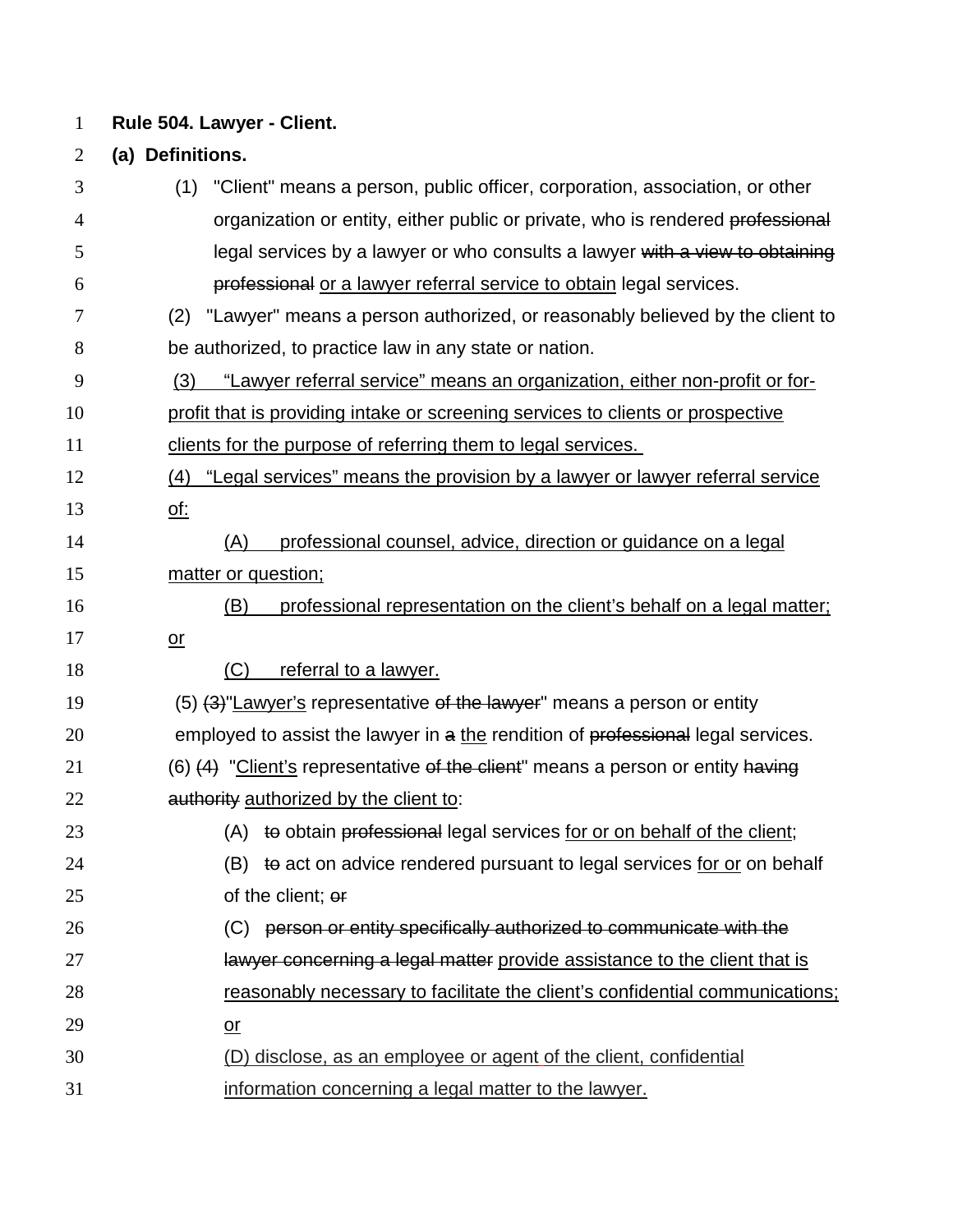| 32 | $(7)$ $(4)$ "Communication" includes:                                                            |
|----|--------------------------------------------------------------------------------------------------|
| 33 | (A) advice, direction or guidance given by the lawyer, the lawyer's                              |
| 34 | representative or a lawyer referral service in the course of representing                        |
| 35 | the client providing legal services; and                                                         |
| 36 | disclosures of the client and the client's representatives to the lawyer<br>(B)                  |
| 37 | er, the lawyer's representatives or a lawyer referral service incidental to                      |
| 38 | the professional relationship client's legal services.                                           |
| 39 | $(8)$ $(6)$ "Confidential communication" means a communication not intended to be                |
| 40 | disclosed to third persons other than those to whom disclosure is in furtherance                 |
| 41 | of rendition of professional legal services to the client or to those reasonably                 |
| 42 | necessary for the transmission of the communication.                                             |
| 43 | <b>Statement of the Privilege.</b> A client has a privilege to refuse to disclose, and to<br>(b) |
| 44 | prevent any other person from disclosing, confidential communications if:                        |
| 45 | the communications were made for the purpose of or in the course of<br>(1)                       |
| 46 | obtaining or facilitating the rendition of professional legal services to the client;            |
| 47 | and                                                                                              |
| 48 | the communications were between:<br>(2)                                                          |
| 49 | (A) between (i) the client and or the client's representatives and (ii) the lawyer,              |
| 50 | lawyers the lawyer's representatives, and lawyers or a lawyer                                    |
| 51 | representing others in matters of common interest;                                               |
| 52 | (B) among the client's between clients or clients' representatives lawyers,                      |
| 53 | lawyer's representatives, and lawyers representing other in as to matters                        |
| 54 | of common interest but only if each clients' lawyer or lawyer's                                  |
| 55 | representatives was also present or included in the communications; or                           |
| 56 | (C) between (i) the client or the client's representatives and (ii) a lawyer                     |
| 57 | referral service; or                                                                             |
| 58 | (D) between (i) the client's lawyer or lawyer's representatives and (ii) the                     |
| 59 | client's lawyer referral service.                                                                |
| 60 | <b>Who May Claim the Privilege.</b> The privilege may be claimed by:<br>(c)                      |
| 61 | the client;<br>(1)                                                                               |
| 62 | the client's guardian or conservator;<br>(2)                                                     |